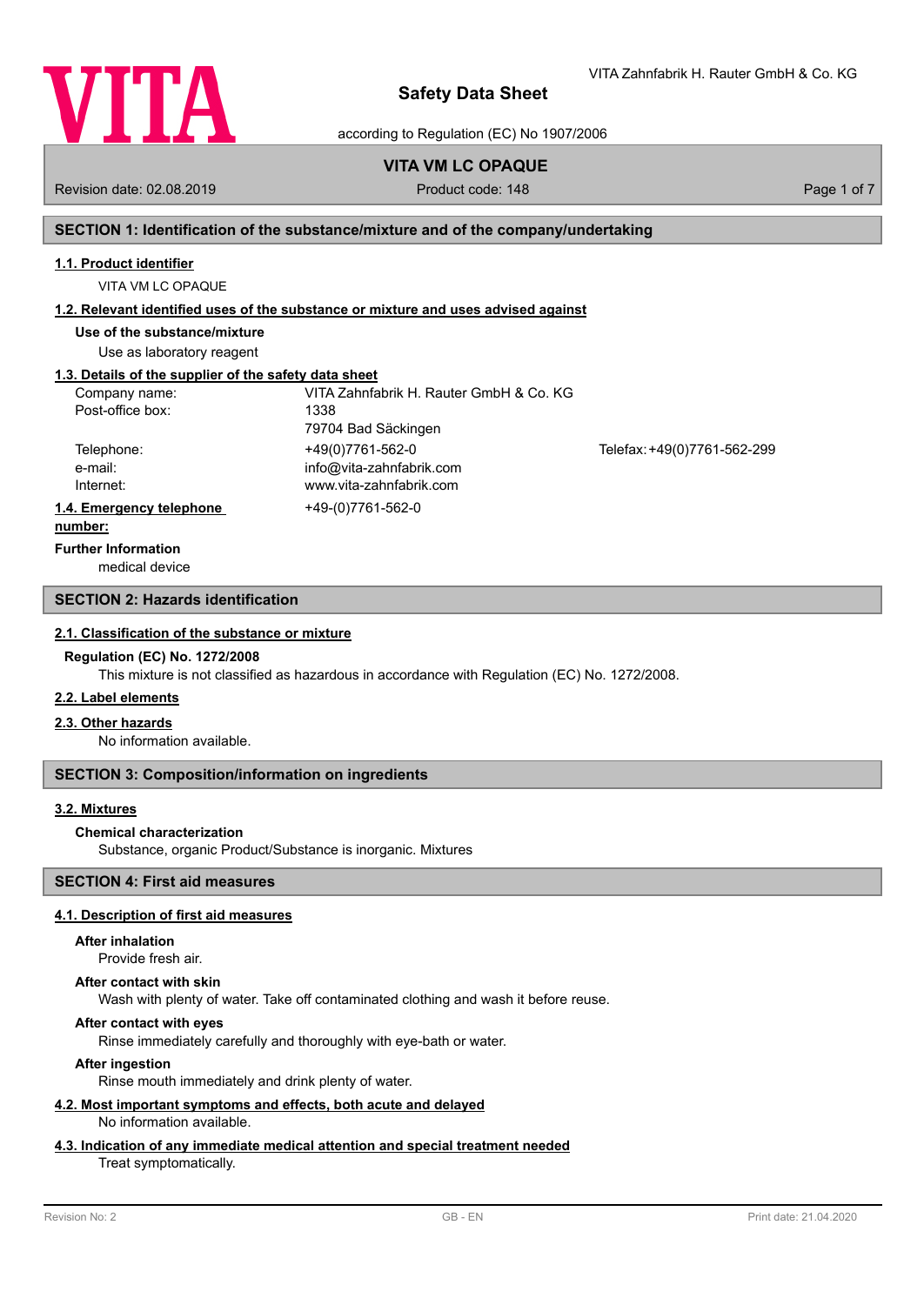

according to Regulation (EC) No 1907/2006

# **VITA VM LC OPAQUE**

Revision date: 02.08.2019 **Product code: 148** Product code: 148 Page 2 of 7

# **SECTION 5: Firefighting measures**

# **5.1. Extinguishing media**

# **Suitable extinguishing media**

Co-ordinate fire-fighting measures to the fire surroundings.

# **5.2. Special hazards arising from the substance or mixture**

Non-flammable.

#### **5.3. Advice for firefighters**

In case of fire: Wear self-contained breathing apparatus.

#### **Additional information**

Use water spray jet to protect personnel and to cool endangered containers. Collect contaminated fire extinguishing water separately. Do not allow entering drains or surface water.

### **SECTION 6: Accidental release measures**

### **6.1. Personal precautions, protective equipment and emergency procedures**

Avoid dust formation. Do not breathe dust.

#### **6.2. Environmental precautions**

Do not allow to enter into surface water or drains.

# **6.3. Methods and material for containment and cleaning up**

Take up mechanically. Treat the recovered material as prescribed in the section on waste disposal.

# **6.4. Reference to other sections**

Safe handling: see section 7 Personal protection equipment: see section 8 Disposal: see section 13

# **SECTION 7: Handling and storage**

### **7.1. Precautions for safe handling**

### **Advice on safe handling**

No special measures are necessary.

### **Advice on protection against fire and explosion**

No special fire protection measures are necessary.

# **7.2. Conditions for safe storage, including any incompatibilities**

#### **Requirements for storage rooms and vessels**

Keep container tightly closed.

### **Hints on joint storage**

No special measures are necessary.

#### **7.3. Specific end use(s)**

Use as laboratory reagent

### **SECTION 8: Exposure controls/personal protection**

#### **8.1. Control parameters**

#### **Exposure limits (EH40)**

| <b>ICAS No</b> | Substance                         | opm | mq/m <sup>3</sup> | fibres/mll | Category  | Origin |
|----------------|-----------------------------------|-----|-------------------|------------|-----------|--------|
| 13463-67-7     | Titanium dioxide, total inhalable |     | 10 <sup>1</sup>   |            | TWA (8 h) | WEL    |

# **8.2. Exposure controls**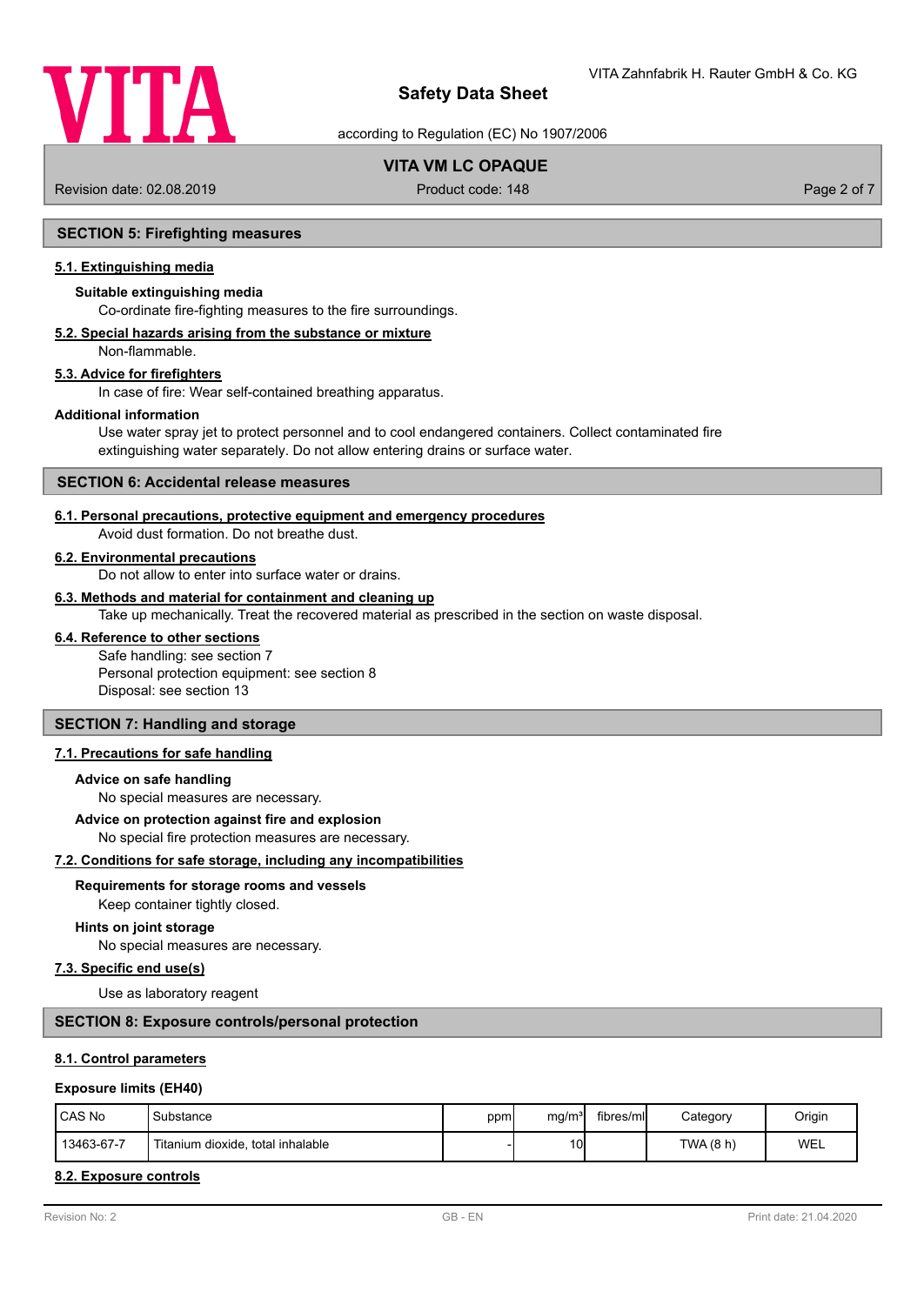

according to Regulation (EC) No 1907/2006

# **VITA VM LC OPAQUE**

Revision date: 02.08.2019 **Product code: 148** Product code: 148 Page 3 of 7

# **Protective and hygiene measures**

Take off contaminated clothing. Wash hands before breaks and after work. When using do not eat, drink, smoke, sniff.

# **Eye/face protection**

Wear eye protection/face protection.

# **Hand protection**

When handling with chemical substances, protective gloves must be worn with the CE-label including the four control digits. The quality of the protective gloves resistant to chemicals must be chosen as a function of the specific working place concentration and quantity of hazardous substances. For special purposes, it is recommended to check the resistance to chemicals of the protective gloves mentioned above together with the supplier of these gloves. Recommended glove articles KCL Dermatril P NBR (Nitrile rubber)

### **Skin protection**

Use of protective clothing.

**Respiratory protection**

Provide adequate ventilation as well as local exhaustion at critical locations. Technical ventilation of workplace

# **SECTION 9: Physical and chemical properties**

# **9.1. Information on basic physical and chemical properties**

| Physical state:<br>Colour:                                    | solid          |                |
|---------------------------------------------------------------|----------------|----------------|
| Odour:                                                        | characteristic |                |
| pH-Value:                                                     |                | not determined |
| Changes in the physical state                                 |                |                |
| Melting point:                                                |                | not determined |
| Initial boiling point and boiling range:                      |                | 2501 °C        |
| Flash point:                                                  |                | $>250$ °C      |
| <b>Flammability</b>                                           |                |                |
| Solid:                                                        |                | not determined |
| Gas:                                                          |                | not applicable |
| <b>Explosive properties</b><br>The product is not: Explosive. |                |                |
| Lower explosion limits:                                       |                | not determined |
| Upper explosion limits:                                       |                | not determined |
| <b>Auto-ignition temperature</b>                              |                |                |
| Solid:                                                        |                | not determined |
| Gas:                                                          |                | not applicable |
| Decomposition temperature:                                    |                | not determined |
| <b>Oxidizing properties</b><br>Not oxidising.                 |                |                |
| Vapour pressure:                                              |                | not determined |
| Density:                                                      |                | not determined |
| Water solubility:                                             |                | No             |
| Solubility in other solvents<br>not determined                |                |                |
| Partition coefficient:                                        |                | not determined |
| Vapour density:                                               |                | not determined |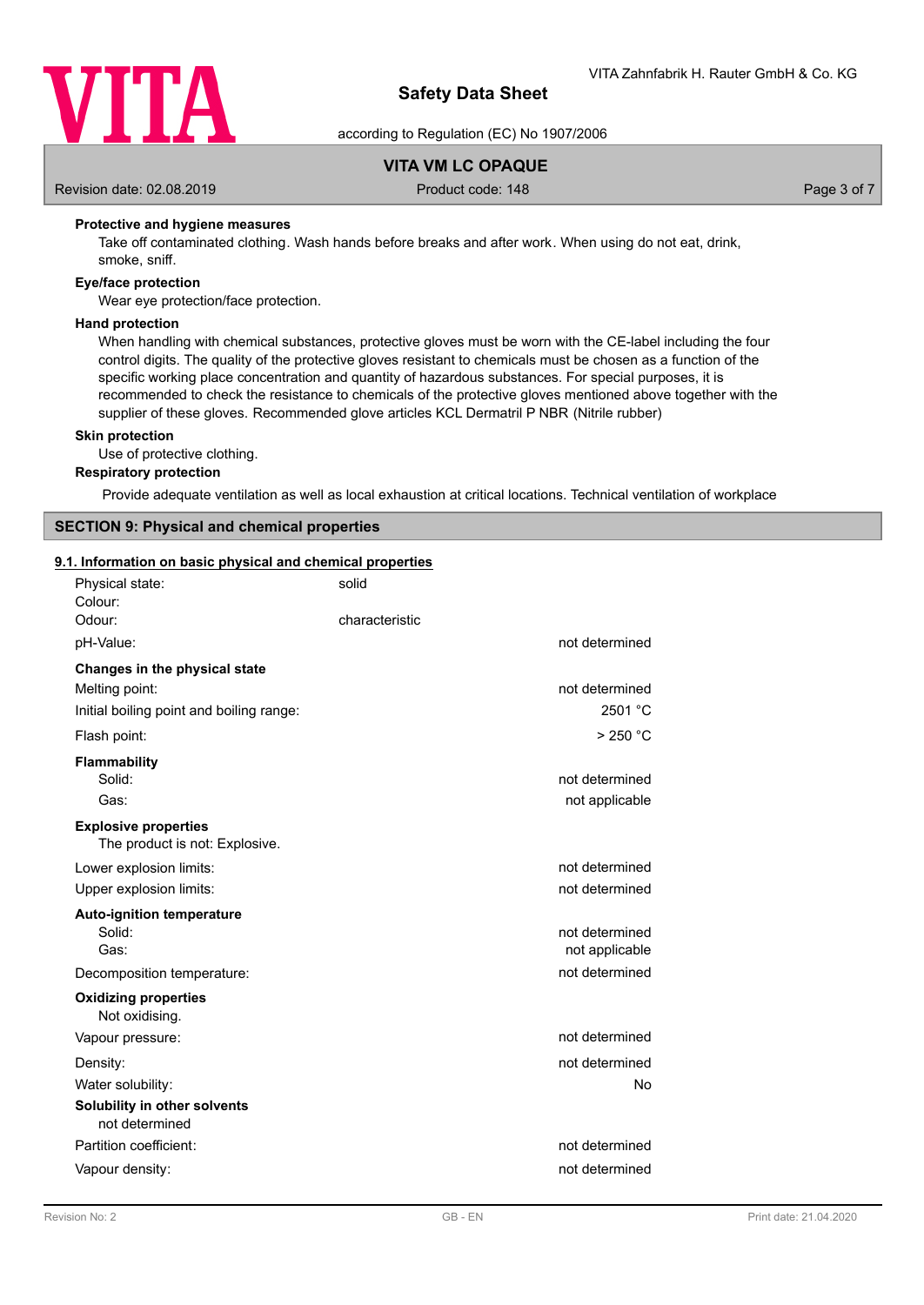

# ding to Regulation  $(EC)$  No 1007/2006

| according to Regulation (EC) No 1907/2006                                                                                  |                                                                                             |             |  |  |
|----------------------------------------------------------------------------------------------------------------------------|---------------------------------------------------------------------------------------------|-------------|--|--|
|                                                                                                                            | <b>VITA VM LC OPAQUE</b>                                                                    |             |  |  |
| Revision date: 02.08.2019                                                                                                  | Product code: 148                                                                           | Page 4 of 7 |  |  |
| Evaporation rate:                                                                                                          | not determined                                                                              |             |  |  |
| 9.2. Other information                                                                                                     |                                                                                             |             |  |  |
| Solid content:                                                                                                             | 100                                                                                         |             |  |  |
| <b>SECTION 10: Stability and reactivity</b>                                                                                |                                                                                             |             |  |  |
| 10.1. Reactivity                                                                                                           |                                                                                             |             |  |  |
| No hazardous reaction when handled and stored according to provisions.                                                     |                                                                                             |             |  |  |
| 10.2. Chemical stability                                                                                                   |                                                                                             |             |  |  |
| The product is stable under storage at normal ambient temperatures.                                                        |                                                                                             |             |  |  |
| 10.3. Possibility of hazardous reactions                                                                                   |                                                                                             |             |  |  |
| No known hazardous reactions.                                                                                              |                                                                                             |             |  |  |
| 10.4. Conditions to avoid<br>none                                                                                          |                                                                                             |             |  |  |
| 10.5. Incompatible materials                                                                                               |                                                                                             |             |  |  |
| No information available.                                                                                                  |                                                                                             |             |  |  |
| 10.6. Hazardous decomposition products                                                                                     |                                                                                             |             |  |  |
| No known hazardous decomposition products.                                                                                 |                                                                                             |             |  |  |
| <b>SECTION 11: Toxicological information</b>                                                                               |                                                                                             |             |  |  |
| 11.1. Information on toxicological effects                                                                                 |                                                                                             |             |  |  |
| <b>Acute toxicity</b><br>Based on available data, the classification criteria are not met.                                 |                                                                                             |             |  |  |
| Irritation and corrosivity<br>Based on available data, the classification criteria are not met.                            |                                                                                             |             |  |  |
| <b>Sensitising effects</b><br>Based on available data, the classification criteria are not met.                            |                                                                                             |             |  |  |
| Carcinogenic/mutagenic/toxic effects for reproduction<br>Based on available data, the classification criteria are not met. |                                                                                             |             |  |  |
| <b>STOT-single exposure</b><br>Based on available data, the classification criteria are not met.                           |                                                                                             |             |  |  |
| <b>STOT-repeated exposure</b><br>Based on available data, the classification criteria are not met.                         |                                                                                             |             |  |  |
| <b>Aspiration hazard</b><br>Based on available data, the classification criteria are not met.                              |                                                                                             |             |  |  |
| <b>Additional information on tests</b>                                                                                     |                                                                                             |             |  |  |
|                                                                                                                            | The mixture is classified as not hazardous according to regulation (EC) No 1272/2008 [CLP]. |             |  |  |
| <b>SECTION 12: Ecological information</b>                                                                                  |                                                                                             |             |  |  |
| 12.1. Toxicity<br>The product is not: Ecotoxic.                                                                            |                                                                                             |             |  |  |
| 12.2. Persistence and degradability                                                                                        |                                                                                             |             |  |  |
| The product has not been tested.                                                                                           |                                                                                             |             |  |  |
| 12.3. Bioaccumulative potential                                                                                            |                                                                                             |             |  |  |
| The product has not been tested.                                                                                           |                                                                                             |             |  |  |
| 12.4. Mobility in soil<br>The product has not been tested.                                                                 |                                                                                             |             |  |  |
|                                                                                                                            |                                                                                             |             |  |  |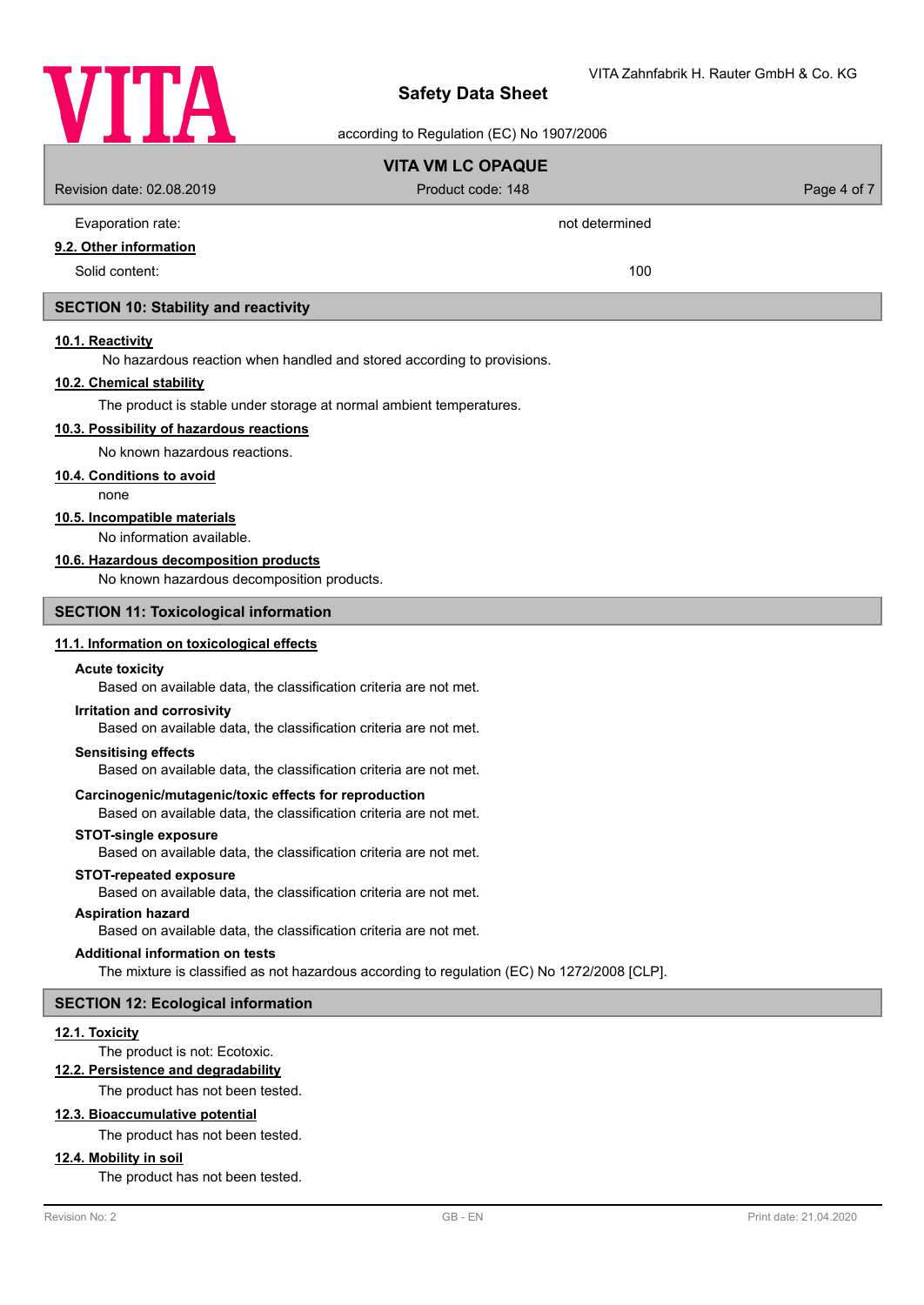

according to Regulation (EC) No 1907/2006

# **VITA VM LC OPAQUE**

Revision date: 02.08.2019 **Product code: 148** Product code: 148 Page 5 of 7

#### **12.5. Results of PBT and vPvB assessment** The product has not been tested.

# **12.6. Other adverse effects**

No information available.

# **Further information**

Avoid release to the environment.

### **SECTION 13: Disposal considerations**

### **13.1. Waste treatment methods**

# **Disposal recommendations**

Do not allow to enter into surface water or drains. Dispose of waste according to applicable legislation.

#### **Contaminated packaging**

Wash with plenty of water. Completely emptied packages can be recycled.

# **SECTION 14: Transport information**

# **Land transport (ADR/RID)**

**14.4. Packing group:** No dangerous good in sense of this transport regulation. **Inland waterways transport (ADN) Marine transport (IMDG) Air transport (ICAO-TI/IATA-DGR) 14.5. Environmental hazards** ENVIRONMENTALLY HAZARDOUS: no **14.6. Special precautions for user** No information available. **14.7. Transport in bulk according to Annex II of Marpol and the IBC Code** not applicable

**SECTION 15: Regulatory information**

### **15.1. Safety, health and environmental regulations/legislation specific for the substance or mixture**

#### **EU regulatory information**

# **14.1. UN number:** No dangerous good in sense of this transport regulation. **14.2. UN proper shipping name:** No dangerous good in sense of this transport regulation. **14.3. Transport hazard class(es):** No dangerous good in sense of this transport regulation.

**14.1. UN number:** No dangerous good in sense of this transport regulation. **14.2. UN proper shipping name:** No dangerous good in sense of this transport regulation.

**14.3. Transport hazard class(es):** No dangerous good in sense of this transport regulation. **14.4. Packing group:** No dangerous good in sense of this transport regulation.

**14.1. UN number:** No dangerous good in sense of this transport regulation. **14.2. UN proper shipping name:** No dangerous good in sense of this transport regulation. **14.3. Transport hazard class(es):** No dangerous good in sense of this transport regulation. **14.4. Packing group:** No dangerous good in sense of this transport regulation.

**14.1. UN number:** No dangerous good in sense of this transport regulation. **14.2. UN proper shipping name:** No dangerous good in sense of this transport regulation. **14.3. Transport hazard class(es):** No dangerous good in sense of this transport regulation. **14.4. Packing group:** No dangerous good in sense of this transport regulation.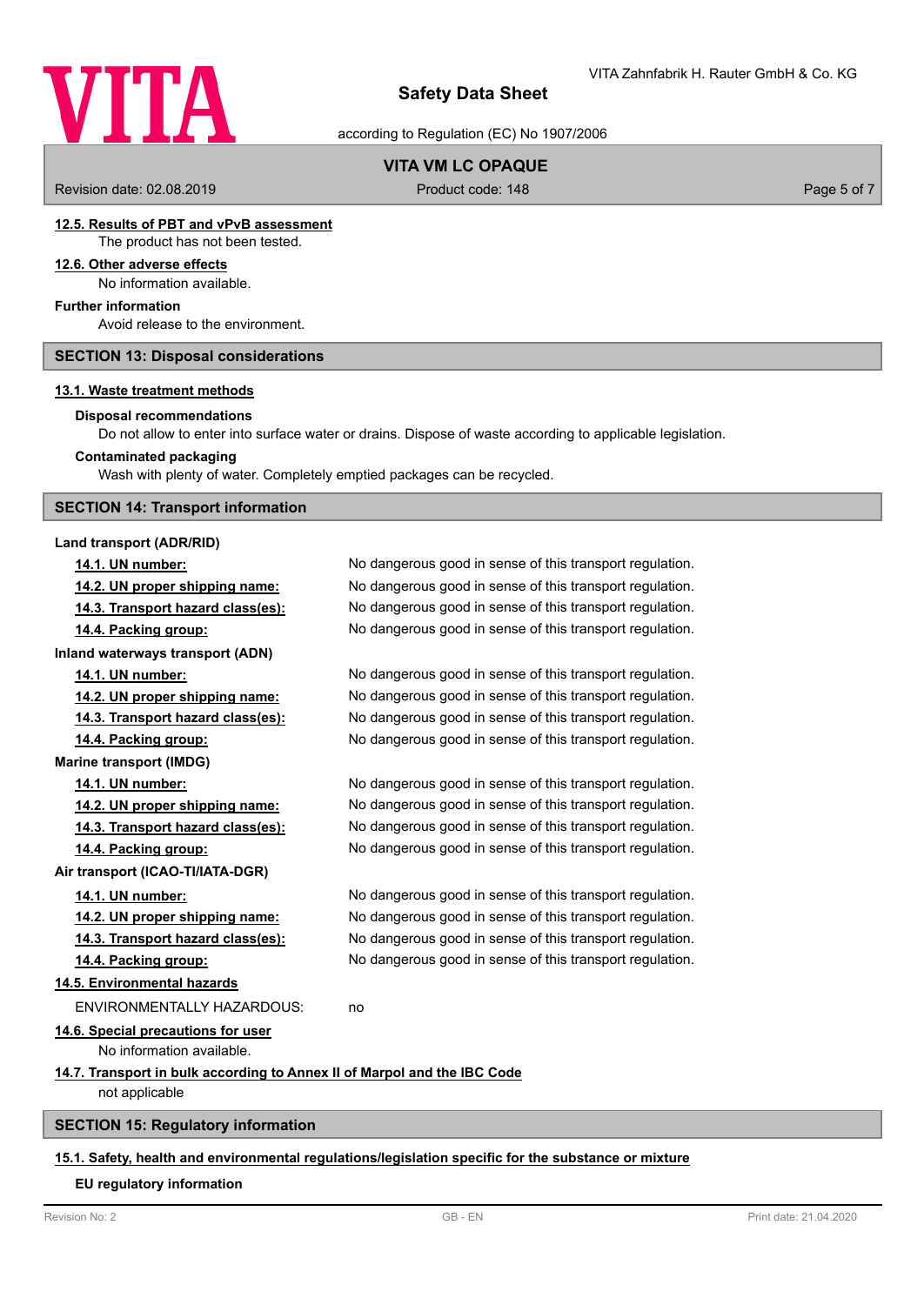

|                                                                                                                                                                                                                                                                                                                                                                                                                                                                                                                                                                                                                                                                                                                                                                                                                                                                                                                                                                                                                                                                                                                                                                                                                                                                                                                        | <b>VITA VM LC OPAQUE</b>                                                                                                                                                                                                                                                                                                                                                                                                                                                                                                                                                                                                                                                                                                                        |             |
|------------------------------------------------------------------------------------------------------------------------------------------------------------------------------------------------------------------------------------------------------------------------------------------------------------------------------------------------------------------------------------------------------------------------------------------------------------------------------------------------------------------------------------------------------------------------------------------------------------------------------------------------------------------------------------------------------------------------------------------------------------------------------------------------------------------------------------------------------------------------------------------------------------------------------------------------------------------------------------------------------------------------------------------------------------------------------------------------------------------------------------------------------------------------------------------------------------------------------------------------------------------------------------------------------------------------|-------------------------------------------------------------------------------------------------------------------------------------------------------------------------------------------------------------------------------------------------------------------------------------------------------------------------------------------------------------------------------------------------------------------------------------------------------------------------------------------------------------------------------------------------------------------------------------------------------------------------------------------------------------------------------------------------------------------------------------------------|-------------|
| Revision date: 02.08.2019                                                                                                                                                                                                                                                                                                                                                                                                                                                                                                                                                                                                                                                                                                                                                                                                                                                                                                                                                                                                                                                                                                                                                                                                                                                                                              | Product code: 148                                                                                                                                                                                                                                                                                                                                                                                                                                                                                                                                                                                                                                                                                                                               | Page 6 of 7 |
| Information according to 2012/18/EU<br>(SEVESO III):                                                                                                                                                                                                                                                                                                                                                                                                                                                                                                                                                                                                                                                                                                                                                                                                                                                                                                                                                                                                                                                                                                                                                                                                                                                                   | Not subject to 2012/18/EU (SEVESO III)                                                                                                                                                                                                                                                                                                                                                                                                                                                                                                                                                                                                                                                                                                          |             |
| National regulatory information                                                                                                                                                                                                                                                                                                                                                                                                                                                                                                                                                                                                                                                                                                                                                                                                                                                                                                                                                                                                                                                                                                                                                                                                                                                                                        |                                                                                                                                                                                                                                                                                                                                                                                                                                                                                                                                                                                                                                                                                                                                                 |             |
| Water hazard class (D):                                                                                                                                                                                                                                                                                                                                                                                                                                                                                                                                                                                                                                                                                                                                                                                                                                                                                                                                                                                                                                                                                                                                                                                                                                                                                                | 1 - slightly hazardous to water                                                                                                                                                                                                                                                                                                                                                                                                                                                                                                                                                                                                                                                                                                                 |             |
| 15.2. Chemical safety assessment                                                                                                                                                                                                                                                                                                                                                                                                                                                                                                                                                                                                                                                                                                                                                                                                                                                                                                                                                                                                                                                                                                                                                                                                                                                                                       |                                                                                                                                                                                                                                                                                                                                                                                                                                                                                                                                                                                                                                                                                                                                                 |             |
|                                                                                                                                                                                                                                                                                                                                                                                                                                                                                                                                                                                                                                                                                                                                                                                                                                                                                                                                                                                                                                                                                                                                                                                                                                                                                                                        | Chemical safety assessments for substances in this mixture were not carried out.                                                                                                                                                                                                                                                                                                                                                                                                                                                                                                                                                                                                                                                                |             |
| <b>SECTION 16: Other information</b>                                                                                                                                                                                                                                                                                                                                                                                                                                                                                                                                                                                                                                                                                                                                                                                                                                                                                                                                                                                                                                                                                                                                                                                                                                                                                   |                                                                                                                                                                                                                                                                                                                                                                                                                                                                                                                                                                                                                                                                                                                                                 |             |
| <b>Abbreviations and acronyms</b><br>IMDG: International Maritime Code for Dangerous Goods<br>IATA: International Air Transport Association<br>EINECS: European Inventory of Existing Commercial Chemical Substances<br>ELINCS: European List of Notified Chemical Substances<br><b>CAS: Chemical Abstracts Service</b><br>LC50: Lethal concentration, 50%<br>LD50: Lethal dose, 50%<br>CLP: Classification, labelling and Packaging<br>REACH: Registration, Evaluation and Authorization of Chemicals<br><b>UN: United Nations</b><br>DNEL: Derived No Effect Level<br><b>DMEL: Derived Minimal Effect Level</b><br><b>PNEC: Predicted No Effect Concentration</b><br>ATE: Acute toxicity estimate<br>LL50: Lethal loading, 50%<br>EL50: Effect loading, 50%<br>EC50: Effective Concentration 50%<br>ErC50: Effective Concentration 50%, growth rate<br>NOEC: No Observed Effect Concentration<br>BCF: Bio-concentration factor<br>PBT: persistent, bioaccumulative, toxic<br>vPvB: very persistent, very bioaccumulative<br>intérieures)<br>EmS: Emergency Schedules<br><b>MFAG: Medical First Aid Guide</b><br>ICAO: International Civil Aviation Organization<br>IBC: Intermediate Bulk Container<br>SVHC: Substance of Very High Concern<br>For abbreviations and acronyms, see table at http://abbrev.esdscom.eu | ADR: Accord européen sur le transport des marchandises dangereuses par Route<br>(European Agreement concerning the International Carriage of Dangerous Goods by Road)<br>GHS: Globally Harmonized System of Classification and Labelling of Chemicals<br>GHS: Globally Harmonised System of Classification, Labelling and Packaging of Chemicals<br>RID: Regulations concerning the international carriage of dangerous goods by rail<br>ADN: European Agreement concerning the International Carriage of Dangerous Goods by Inland Waterways<br>(Accord européen relatif au transport international des marchandises dangereuses par voies de navigation<br>MARPOL: International Convention for the Prevention of Marine Pollution from Ships |             |

# **Further Information**

The information is based on the present level of our knowledge. It does not, however, give assurance of product properties and establishes no contract legal rights. The receiver of our product is singularly responsible for adhering to existing laws and regulations.